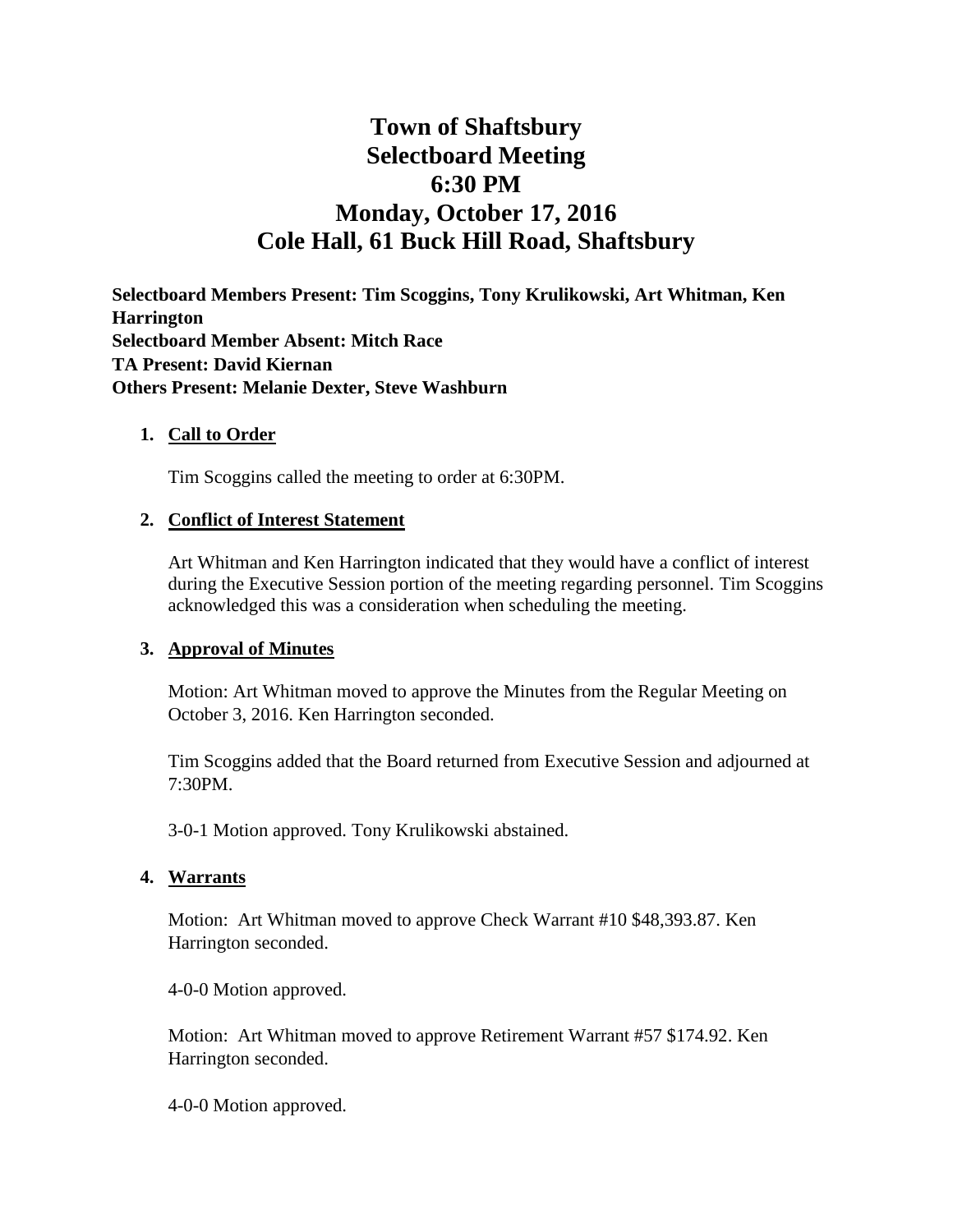Motion: Tony Krulikowski moved to approve Payroll Warrant #7 \$17,113.70. Ken Harrington seconded.

4-0-0 Motion approved.

## **5. Announcements**

David Kiernan announced that this would be the Selectboard recording clerk's last meeting and that the Town would be looking at restructuring the job as it has historically been a difficult position to fill. Mr. Kiernan said that the format of the minutes may be changed to fulfill only what is statutorily required and that recording via video may be acceptable moving forward. Tim Scoggins went on to say that statutes require only the start and stop times of the meeting be recorded, along with any motions passed. Mr. Scoggins said that the Town had always made an effort to capture the nature of the discussions of the meetings in the minutes, but that carries its own risk for interpretation. Mr. Scoggins invited the public to attend the meetings or to watch them on CAT-TV for the full information.

Art Whitman asked if the Town keeps an electronic copy of the minutes and Mr. Kiernan said that only paper copies are currently kept on record and that most research done on the records is on the motions that discussed and voted upon. Mr. Kiernan said that the Town will continue to fulfill its obligations to the State to keep required records on hand for public review.

Tim Scoggins announced that the Planning Commission has nearly completed their work on the Bylaws rewrite and will begin the calendar of approval for the proposed Bylaws. Mr. Scoggins said that on November  $1<sup>st</sup>$ , the Planning Commission will hold the first hearing for public input. Mr. Scoggins has asked the Planning Commission to submit the public comments along with a draft of the Bylaws to the Selectboard by November  $15<sup>th</sup>$ . Mr. Scoggins announced that the Selectboard will hold a meeting on December  $5<sup>th</sup>$  to review the Bylaws but suggested the Board have a public discussion about the changes on November  $21<sup>st</sup>$ .

Mr. Scoggins highlighted the major changes as follows:

- General modernizing of Bylaws (setbacks reduced for Village area).
- Allowing for permitted uses with site plan review for the commercial districts (not conditional use).
- Combination of VC1 and VC2 to allow for restaurants and retail on the southern end of Town with conditional use.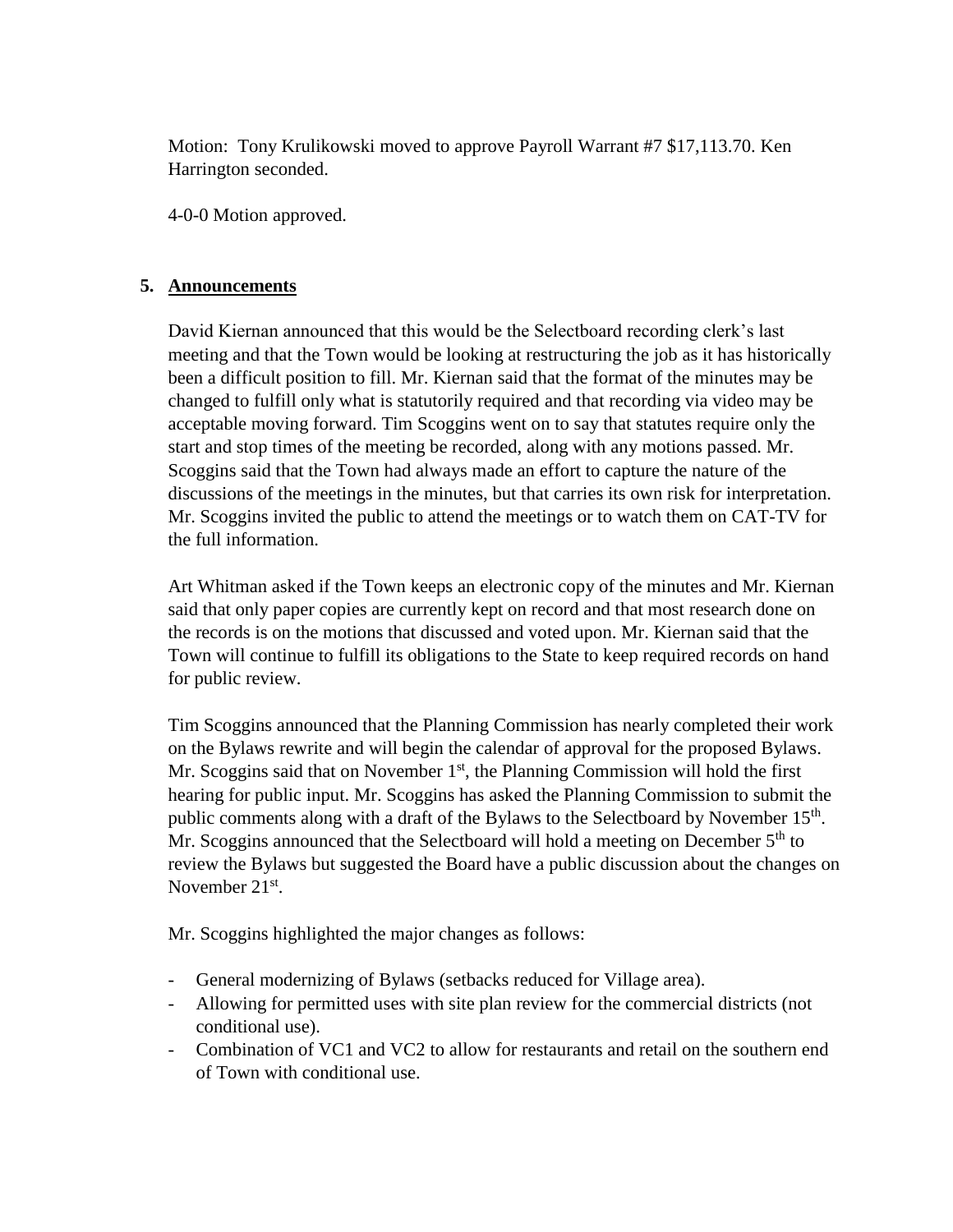- A requirement for a design professional for site plans that come before the DRB. The Planning Commission identified this as an issue but conceded that smaller projects (routine residential changes) can be approved by the Zoning Administrator.

Tim Scoggins then announced that Judy Stratton will be retiring as Town Clerk in March 2017 after 35 years of service.

## **6. Public Comments**

NONE

## **7. Treasurer's Report**

Melanie Dexter reported that she's processing between 20-50 tax payments per day. Ms. Dexter said that if anyone has not received their tax bill, please contact her at the Town Offices. Ms. Dexter said that cash flow is good and another highway payment has been received.

Tim Scoggins asked if anything had come back from the auditors and Ms. Dexter said nothing had been received yet but she didn't expect any issues.

Ms. Dexter said that if a resident has not received a tax bill, they are still obligated for payment and that address changes should be filed with the Town.

## **8. Road Foreman Report**

Steve Washburn said that the crew was working to clean things up in anticipation for the winter season. Fabric has been laid on Bahan Road.

Mr. Washburn reported that grading will continue through this week and that truck maintenance will be performed. David Kiernan said that a company in Bennington will be able to do the sandblasting on the tandem truck. Mr. Kiernan said that some surface work will be done around the play equipment at the parks. Mr. Kiernan said that the only project not completed this season was Murphy Road and that may be contracted out.

Tim Scoggins asked about possible projects for FY18. David Kiernan said that completing the East Road paving would be a priority, along with the repair of paved roads and aprons leading into dirty roads (Birch Road, Town Line Road). Gravel replacement and restoration projects will also be identified. Ken Harrington asked about Buck Hill and Mr. Kiernan said that Buck Hill is slated for the following budget year. Tim Scoggins asked if grant money had been earmarked for East Road and Mr. Kiernan said that it had not been locked in yet. Mr. Kiernan said that money will need to budgeted for Class 3 roads going forward.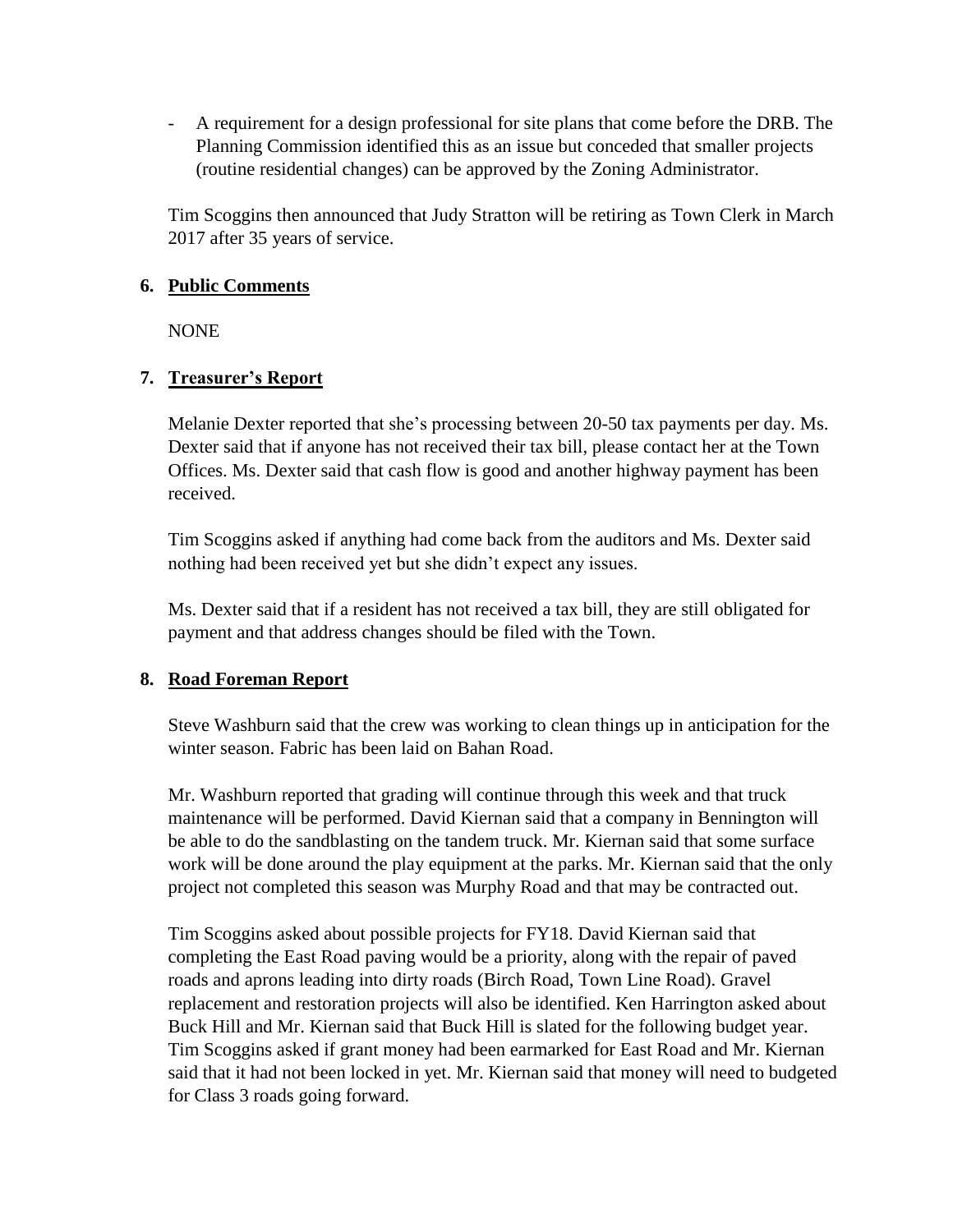A regular schedule of repairs, restoration and maintenance was discussed as a good way to preserve the quality of the roads.

Art Whitman asked about the sinkhole near Brownell's and mentioned it should be watched as winter approaches.

# **9. PFOA – Landfill Update**

Tim Scoggins reported that the State has requested modifications to the Town's regular plan to monitor the wells at the former landfill site. The State requested that the Town not only re-test the landfill wells but also retest all private wells testing above 10 ppt for PFOA.

Art Whitman said that he felt this request was beyond the original understanding come to during meetings with State representatives and voiced his concern that this would lead to mandates for additional testing. Tim Scoggins said that he worried that the burden was being placed on the Town to assist the State in their understanding of how PFOA spreads from landfill sites through this required testing.

David Kiernan reported that he had spoken with an attorney familiar with the matter and that attorney determined that the Town can consult with the firm of Witten Woolmington without conflict. The attorney also said that Shaftsbury appears to be leading the way in terms of setting a precedent with dealing with the State on the landfill contamination. The current recommendation is to amend the Town's landfill permit to include the testing of two (possibly three) private wells. Mr. Kiernan inquired if Bennington or North Bennington has been asked to retest wells showing 10 ppt of contamination but has not yet received an answer.

Art Whitman pointed out that this has gone from a question of public safety to one of scientific inquiry to see how the contaminant spreads. David Kiernan said that he will ask the engineers at KAS to develop a plan for testing to determine cost before presenting the full amendment to the landfill operating permit to the Board.

Tim Scoggins recapped the recent history of the testing of the landfill wells and a brief discussion followed on how the State standards were developed. Mr. Scoggins proposed that a plan be developed that requests monitoring well #8 at the landfill be the only well tested regularly as it was found to have more than 20 ppt of contamination (above the State standard). Mr. Scoggins will contact the State for feedback on this proposal.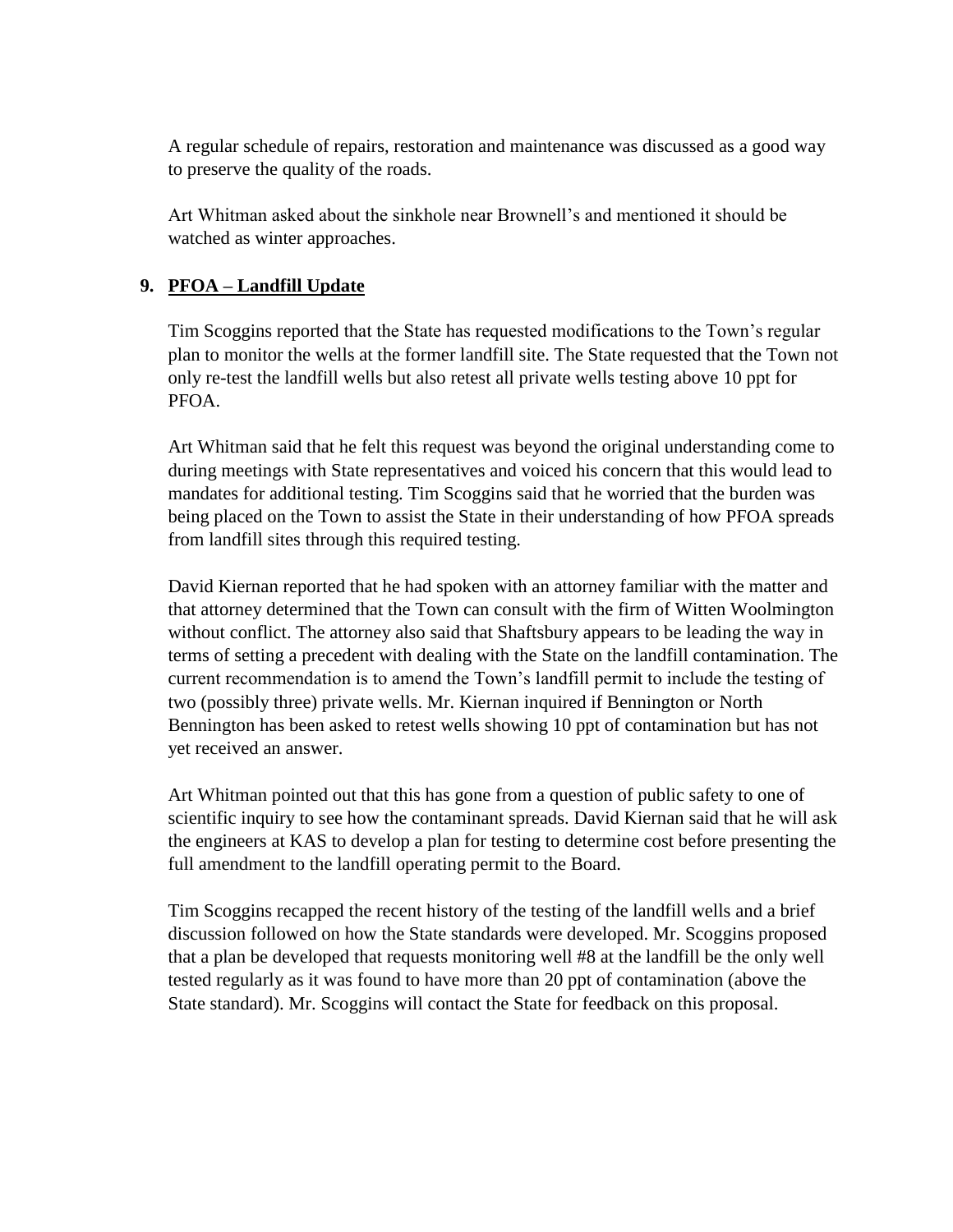## **10. Sidewalk Project Corner of 7A and Church**

David Kiernan reported that the sidewalk construction had begun and the majority of the work should take between two and three weeks to complete. The streetlights will not arrive before the estimated completion date of November 23rd. Mr. Kiernan asked the State Police to keep an eye on traffic during school hours to make sure all goes smoothly.

Art Whitman pointed out that Cleveland Avenue will be closed for Halloween and suggested that the construction area be roped off during that event for safety. David Kiernan said that he had asked the Town constables to assist the fire police on Halloween with traffic and crowd control. David Kiernan said that there will be no parade or Halloween hay ride this year.

## **11. Proposed New Town Garage**

David Kiernan pointed out some changes received from Morton on the office areas on the proposed Town garage and hopes to have new plans by mid-November. Mr. Kiernan also reported that he had talked to MSK Engineering about geotechnical testing and site work and he hopes to have a cost analysis to present for a bond vote in March. Mr. Kiernan said that any geotechnical testing or septic work will be held off until after the bond vote. Any variance for interior work will also be held off until after the bond vote.

David Kiernan did report that he will contact the bond bank ahead of any vote in the interest of moving things forward.

Tim Scoggins said that even if the Town is unable to acquire 510 North Road, the site plans can be adjusted to accommodate the garage and transfer station. Mr. Scoggins said that there have been developments in the transaction to purchase 510 North Road and he was not concerned about ultimately closing on the property.

David Kiernan said that MSK would present at the November  $7<sup>th</sup>$  Selectboard meeting with plans and cost projections for the project. Mr. Kiernan said he hoped to have Morton attend at that meeting as well. Tim Scoggins advised the Board to be prepared to formally designate the site as the new Town garage on November  $7<sup>th</sup>$ . The Board said that they will put a sign up at the proposed location with a site plan for public review.

## **12. Grand List Errors and Omissions**

David Kiernan presented one change requested by the Listers to the 2016 Grand List for the Denio Family Trust, resulting in a loss of revenue of \$310.82. The error was brought to the attention of the Listers after the Grand List had been finalized and was the result of taxing a parcel that had already been combined with another parcel owned by the same entity.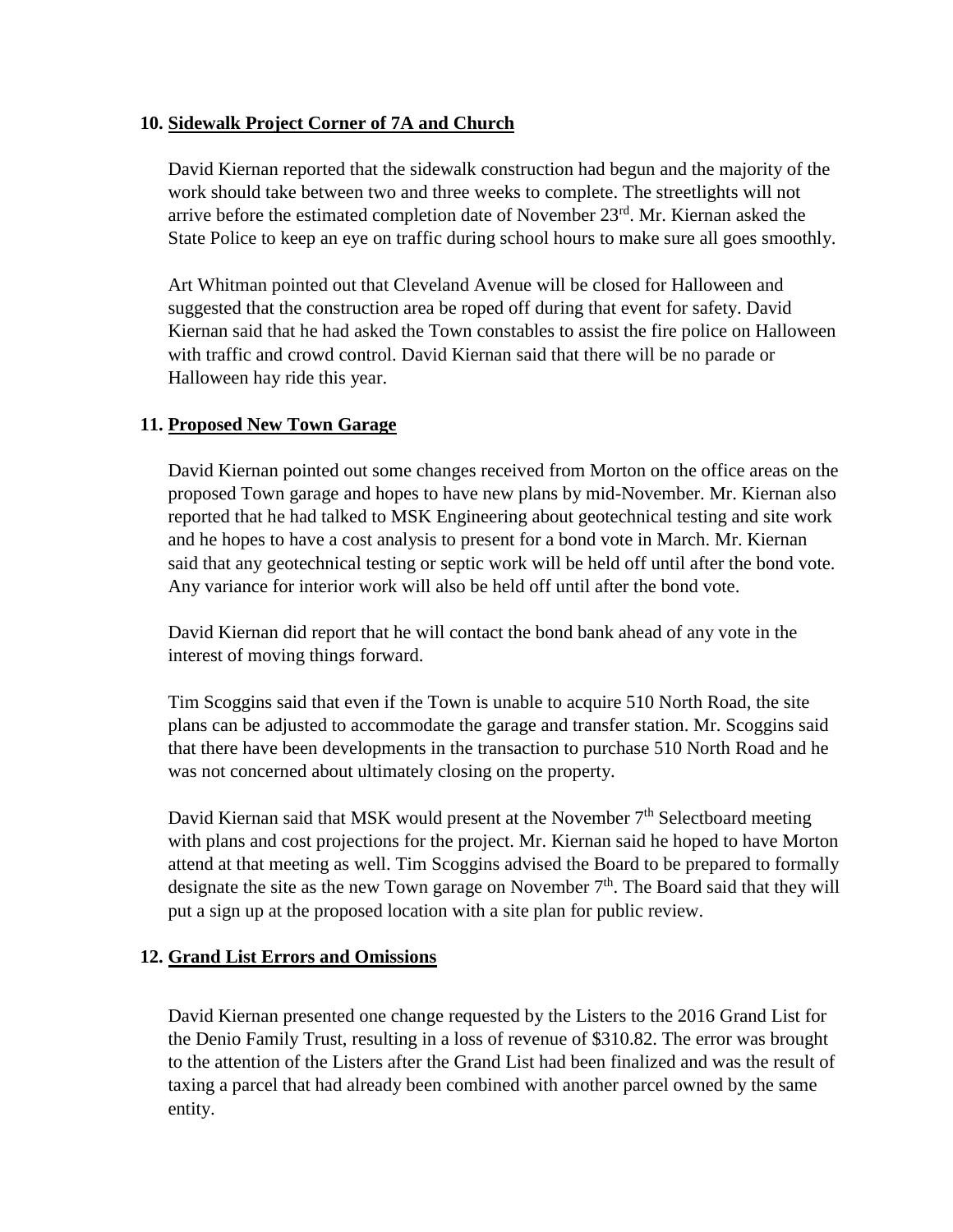Motion: Art Whitman moved to approve the Grand List correction as proposed by the Listers to 2557 Nathan Drive. Ken Harrington seconded.

4-0-0 Motion approved.

## **13. GIS Internet Services Agreement**

David Kiernan presented the agreement for the GIS internet services and back-up support for the Listers.

Motion: Tony Krulikowski moved to approved the contact with GIS services. Art Whitman seconded.

4-0-0 Motion approved.

## **14. Request for Water Board Hearing – Delinquent Account (Next Meeting 11-7-16)**

The Board received a request from a resident for a hearing on a delinquent account at the next regular meeting on November 7<sup>th</sup>. A Mr. Smith from Church Street would like to appeal the Water Board's decision regarding his account. David Kiernan proposed a meeting time of  $5:30PM$  on the  $7<sup>th</sup>$ .

#### **15. Petition to Increase Speed Limit in Route 7**

Tim Scoggins reminded the Board that a resident of Dorset, Mr. Keene, attended a meeting earlier in the summer regarding a petition to raise the speed limit on Route 7 from 55 mph and 65 mph. Mr. Scoggins said that he was waiting for a full Board to more fully discuss the matter of petitioning the State to raise the speed limit.

Motion: Art Whitman moved to petition the State to raise the speed limit on Route 7 from 55 mph to 65 mph. Ken Harrington seconded.

Ken Harrington said he was initially for the increase but reconsidered after realizing that there was not a divided highway on that stretch of road, he changed his mind. Tony Krulikowski said he was in favor of the increase. Tim Scoggins pointed out that Route 7 is a scenic route and there are many leaf peepers on the highway this time of year.

1-3-0 Motion failed.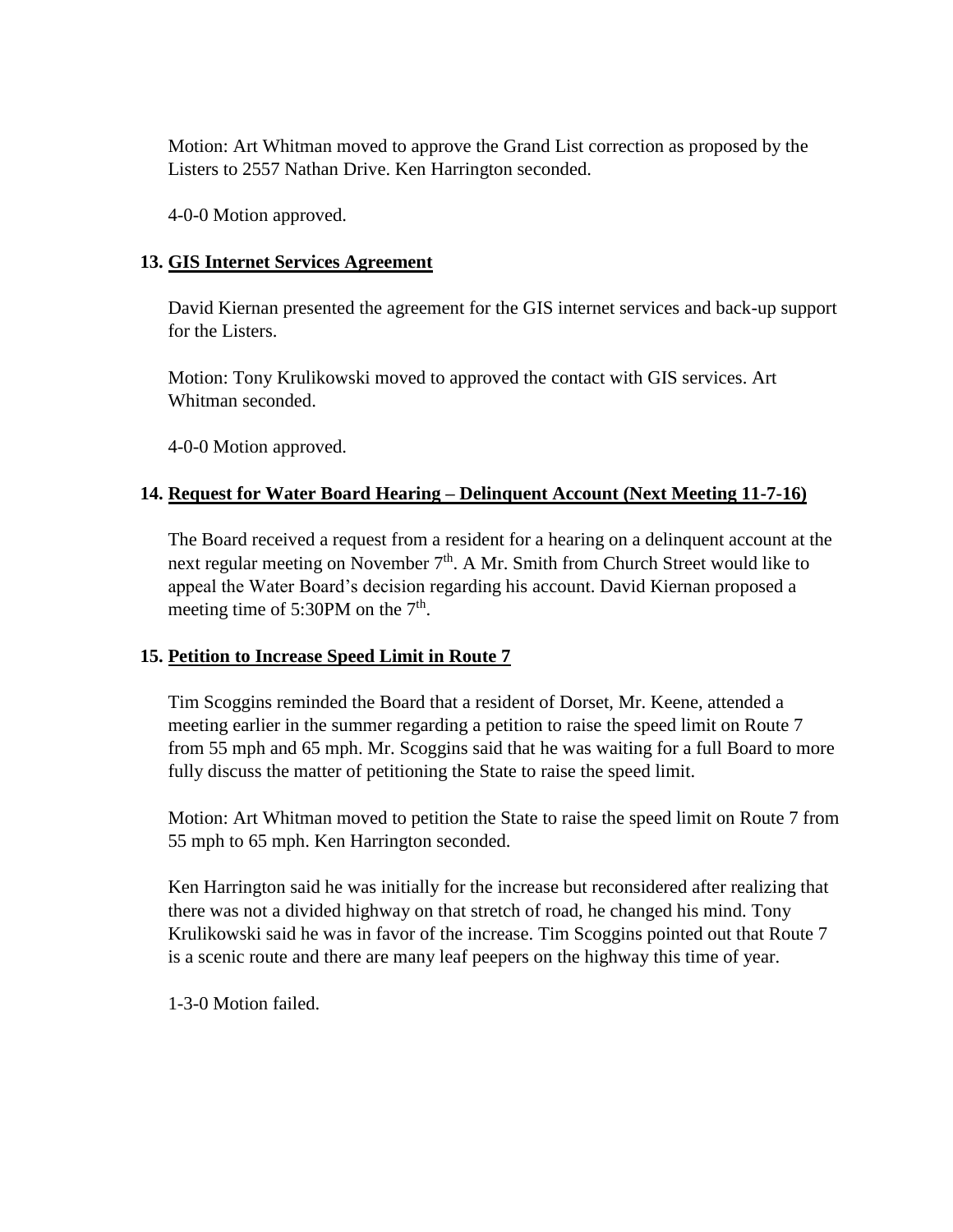#### **16. Other Business**

David Kiernan presented a quote to the Board from the Fire Department for new cylinders for their air packs. The cost will be around \$1,700.00.

David Kiernan also again mentioned the 57 known dog owners in Town who have not registered their dogs. Mr. Kiernan said that the Town Constables would be going door to door with the warrant signed by the Selectboard stating that the owners have ten (10) days to register their dogs or a complaint will be filed in court. Mr. Kiernan said that many of these owners are habitual offenders and pointed out that there would be no penalties for registration but this is a health concern to ensure animals are vaccinated. Art Whitman announced a rabies clinic at Whitman's Feed Store on October 29<sup>th</sup> and it was suggested that the Town have a table to license animals at that event.

#### **17. Review of Action Items**

#### 10/3/16 Regular Meeting

Sign warrant allowing Constables to go after unlicensed dogs – **David Kiernan has not sure if this has been done and suggested it be recorded at this meeting.**

**Motion: Art Whitman moved to allow the Constables to pursue unlicensed dogs. Ken Harrington seconded.**

#### **4-0-0 Motion approved.**

Route 7 speed limit change – **Completed.**

#### 10/17/16 Regular Meeting

Tim Scoggins to discuss mandating the testing of monitoring well #8 only at the former landfill site with Chuck Schwer.

David Kiernan will look into additional lighting on the sidewalk project on Halloween night.

Tim Scoggins will prepare for site plan approval for the new Town garage on November 7<sup>th</sup>.

David Kiernan will post information about the Whitman's rabies clinic on October 29<sup>th</sup> and see if Judy Stratton will register dogs at that clinic.

Tim Scoggins will sign warrant for Constables to pursue unlicensed dogs.